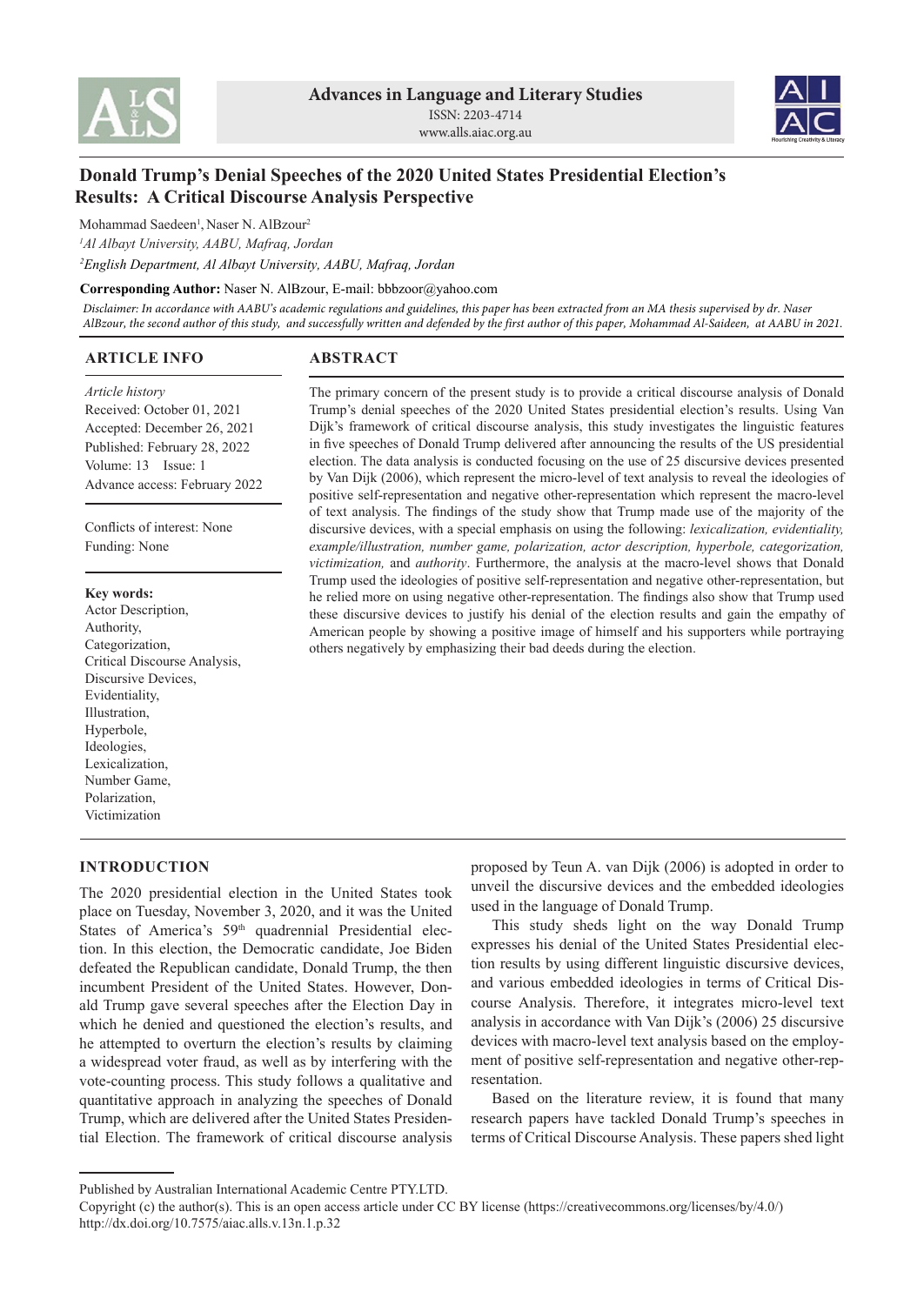on the speeches that were delivered in different occasions, such as Presidential campaign speeches, announcement speeches, and so forth, while no research papers conduct the task of investigating the Trump's speeches which he delivered after the Presidential Election as a denial of the election results. Accordingly, this point has sparked the researchers to investigate this significant topic. Generally, the study's primary objective is to investigate the discursive devices used in Donald Trump's denial speeches of the election results in terms of Critical Discourse Analysis, considering the fact that these speeches received no linguistic attention to begin with.

The aim of this study is to point out the linguistic discursive devices involved in Donald Trump's denial speeches of election's results. Furthermore, the study aims to elucidate the primary intended ideologies presented in the language under analysis. As a result, the current paper aims at investigating Donald Trump's language in relation to the CDA's central tenets and principles, as well as the linguistic discursive devices used to identify how Trump convinces his addresses to believe in his ideas. In addition, the study attempts to Uncover the primary ideologies expressed in Donald Trump's speeches.

## **METHODOLOGY AND DATA OF THE STUDY**

The corpus of this study includes the transcripts of five speeches delivered by Donald Trump after the 2020 presidential elections as a denial of the results of the elections. These speeches were delivered in English language. The speeches are named and ordered according to their chronological delivery. The corpus involves a total of 23284 words. The transcripts of speeches were retrieved from the internet, on the following website: (https://www.rev.com/blog/transcript-category/donald-trump-transcripts).

The study started by gathering the data needed for qualitative and quantitative analysis. To accomplish this, the scripts of five speeches delivered by Donald Trump were collected from the internet. To double-check the accuracy and authenticity of the speeches, the video files of the five speeches were downloaded and reviewed.

To carry out the qualitative analysis on the scale of micro-level, the researchers read each script in order to identify how frequently Donald Trump employed Van Dijk's 25 discursive devices. To determine which phrases or words are considered to be one of the Van Dijk's discursive devices, the researchers depended mainly on the definitions of these devices introduced by Van Dijk (2006) and several researches. Furthermore, the researchers used AntConc software tool to identify keywords and study their linguistic context in which they occur. Moreover, the researchers read several articles and papers that adopt these 25 devices for analyzing different speeches. Using these resources, the researcherswere able to determine which phrases or words fit into each of these discursive devices. Furthermore, for the qualitative analysis at the macro-level, the researcher investigated how these devices are used by Donald Trump to spread the ideologies of positive self-representation and negative other-representation of his group and out-groups.

For the quantitative analysis, the researchers used Microsoft Word 2010 tables to show the results of data analysis regarding the 25 discursive devices and the ideologies of positive/negative representation. The first data set involves the frequency of each discursive device in each of the five speeches, the total number of discursive devices used in each speech, and the overall frequency of the 25 devices used in the five speeches. The second data set involves the frequency of using the ideologies of positive/negative representation in each speech, and the overall frequency of these two ideologies utilized in all the five speeches. Moreover, the quantitative analysis includes the percentage of the use of the ideologies of positive/negative representation in each speech and in all five speeches.

The researchers in this study limit themselves to five speeches only delivered by Donald Trump. Actually, the researchers left a lot of other issues that merit significant attention and academic investigation, such as the tweets and Facebook posts of Donald Trump. Additionally, the study's central theme is geared toward linguistic objectives apart from political ones. Therefore, this study is never intended to make any political allegations.

#### **THEORETICAL BACKGROUND**

#### **Critical Discourse Analysis**

Critical Discourse Analysis was introduced in the late 1980s and become a well-established domain within the social sciences. Wodak states that CDA can be viewed as a problem-oriented interdisciplinary research program that encompasses a range of approaches, each based on a distinct set of epistemological principles and using a distinct set of theoretical models, researches, methods, and agendas (Wodak, 2001). According to Van Dijk (1993) CDA should focus specifically on the discourse aspects of power abuse and the resulting oppression and inequality. In other words, CDA, unlike other areas of discourse analysis is characterized by an overemphasis on domination and inequality since it is mainly concerned with social issues that it hopes to better comprehend via discourse analysis. Van Dijk also states that critical discourse analysis is concerned with the strategies and the characteristics of text, talk, verbal actions, and communicative events that contribute to discourse production. Furthermore, CDA's goal is to explain, interpret and investigate the language's form and function. That is to say, grammar, morphology, semantics, syntax, and pragmatics all contribute to the form of language while language's function encompasses how people employ language in a variety of situations in order to accomplish their goals (Rogers, 2004).

Coffin (2001) argues that CDA's primary objective is to demonstrate the use of language within the confines of text to create particular ideological views characterized by unequal power relations. As a result, CDA is concerned not only with the linguistic characteristics of language but also with its use. According to Orpin (2005), CDA may offer useful insights into language relationships because it provides a Hallidayan view of language, in which language is indivisibly linked to its sociolinguistic context, its ideological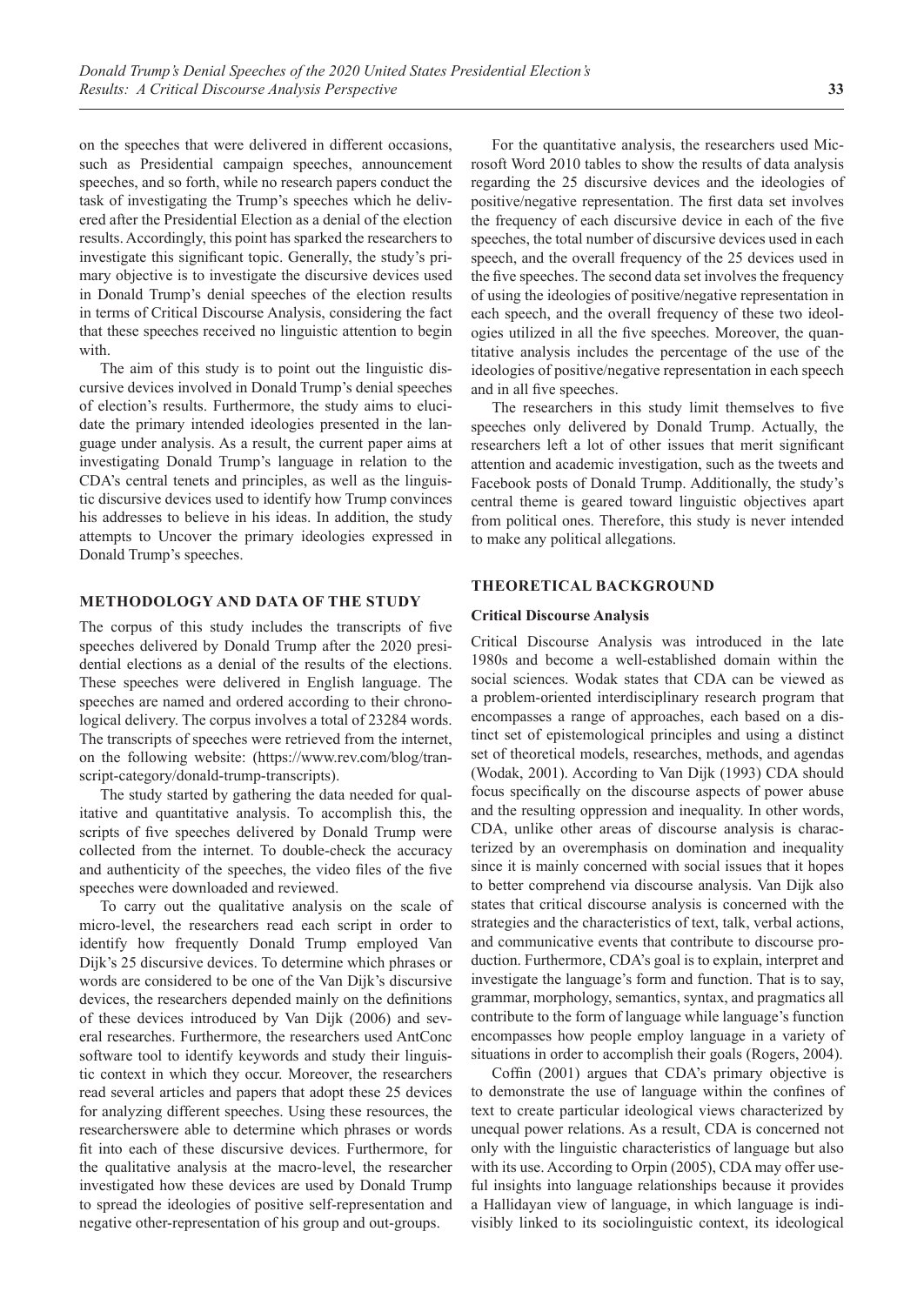mediation, and its relationship to social power structures. Therefore, through recognizing the linguistic mechanisms or semantic frameworks used to create ideology, CDA may illuminate the hidden strategy an author might use through discourse to construct views of the world, either consciously or unconsciously (Orpin, 2005, cited in Post, 2009, p. 15).

Wodak (1997) states that critical discourse analysis "studies real, and often extended, instances of social interaction which take (partially) linguistic form. The critical approach is distinctive in its view of (a) the relationship between language and society, and (b) the relationship between analysis and the practices analyzed" (1997, p. 174).According to her, CDA aims to decode the opaque and obvious structural connections among domination, discrimination, control, and hegemony whether they are manifested in written or spoken discourse, and also the social context underlying the discourse.

To conclude, CDA is an effective tool for dismantling the ideological plan formed through discourse, which enables its participants to view the actual world through unique and often biased lenses, therefore preferring the dominant group's desires (Coffin, 2001). Therefore, CDA is theoretically needed to link the eminent "distance" between micro and macro levels of discourse, that is, obviously, a sociological framework in and of itself (Van Dijk, 2003).

### **Van Dijk's 2006 Framework on Analyzing Political Discourse**

Van Dijk's (2006) framework has been approved as a detailed and accurate conceptual framework to provide researchers with the aspects of ideological manipulation.In contrast to other frameworks introduced in the field of CDA, Van Dijk's (2006) design incorporates argumentation, political strategies, rhetorical devices, semantic strategies, and stylistic information, making it an effective framework for identifying reality distortions during the discourse production process (Sardabi, Biria, & Azin, 2014). Political discourse is established in order to achieve political objectives, such as power, dominance, and hegemony. Additionally, politicians produce or reproduce political language in order to engage in political abuse, justify their political pleas, and increase their public approval (Bayram, 2010). Therefore, the use of language in the realm of politics is to encapsulate the people's vision, interpretation, and worldview, and its intended perlocutionary influence is to have the views expressed or lines of action taken directly believed or adopted (Bello, 2013). In this respect, Van Dijk (2006) claims that it is essential to link such use to particular aspects of the political situation, such as who is speaking, where, where, and with/to whom. He also states that, a cognitive interface between such a situation and talk or text is needed, namely, a political situation's mental model. These mental models describe how participants experience, interpret and reflect the political situation that is significant for them.

Normally, the relationship between discourse and political ideologies is examined based on political discourse structure, as with the usage of biased lexical items, syntactic structures like active and passive, the use of pronouns like we and them, metaphors or topi, argumentation, implication, and a variety of other discourse characteristics (Van Dijk, 2006)**.** Van Dijk (2002) states that, even though the defining properties of political discourse are primarily contextual, this does not mean we can abandon our analysis of political discourse structures: analysis of "topics, topoi, coherence, arguments, lexical style, disclaimers, and several rhetorical features (metaphors, euphemisms, hyperbolas, etc)" (Van Dijk, 2002, p. 214).

Thus, politicians through political discourse can legitimize their own actions, and delegitimize others' actions. Legitimization which is typically directed to the self involves acts of positive self-representation, like self-praise, self-apology, self-justification, and so forth. On the other hand, delegitimization can take the forms of negative other-representation, marginalization, excluding, and so forth (Chilton, 2004).

Van Dijk (2006) states that, Ideologies are usually polarized in their structure, especially in representing or categorizing a competing or conflicting group membership between ingroups and outgroups. Furthermore, these structures often manifest themselves in more specific political views, and essentially in group members' personal mental models. Thus, discourse contents are influenced by these mental models i.e. if they are polarized; discourse is likely to exhibit different forms of polarization as well.

The framework developed by Van Dijk (2006) appears to be a systematic practical method for investigating such ideological polarization of political discourses. In this framework, Van Dijk introduced what he called the **"ideological square"**, which has different strategies for analyzing ideological discourses. These strategies are the following:

- Emphasize Our good things
- Emphasize Their bad things
- De-emphasize Our bad things
- De-emphasize Their good things(Van Dijk, 2006, p.734).

Rashidi & Souzandehfar (2010) described this square as a fundamental dichotomy, with an emphasis on "positive self-representation and negative other-representation". Bello (2013) states that actors are polarized by this square into ingroups and outgroups in which the former emphasizes their positive characteristics and ignores their negative ones; while the latter emphasizes their negative characteristics and ignores their positive ones (Bello, 2013, p.86). Therefore, the main focus of political speeches, interviews, programs, etc. is devoted to the favored issues of group or party i.e. our well-done achievements, while issues like war, violence, drugs, and a lack of liberty and so are associated with political opponents (Van Dijk, 2006).

In addition to the general strategies of positive self-representation and negative other-representation that represent the macro-strategy of investigating discourses, Van Dijk (2006) adds more 25 discursive devices or strategies which represent the micro-strategy of investigating discourses as well: *Actor description, Authority, Burden(topos), Categorization, Comparison, Counterfactuals, Disclaimers, Euphemism, Evidentiality, Example/Illustration, Generalization, Hyperbole, Implication, Irony, Lexicalization, Metaphor,*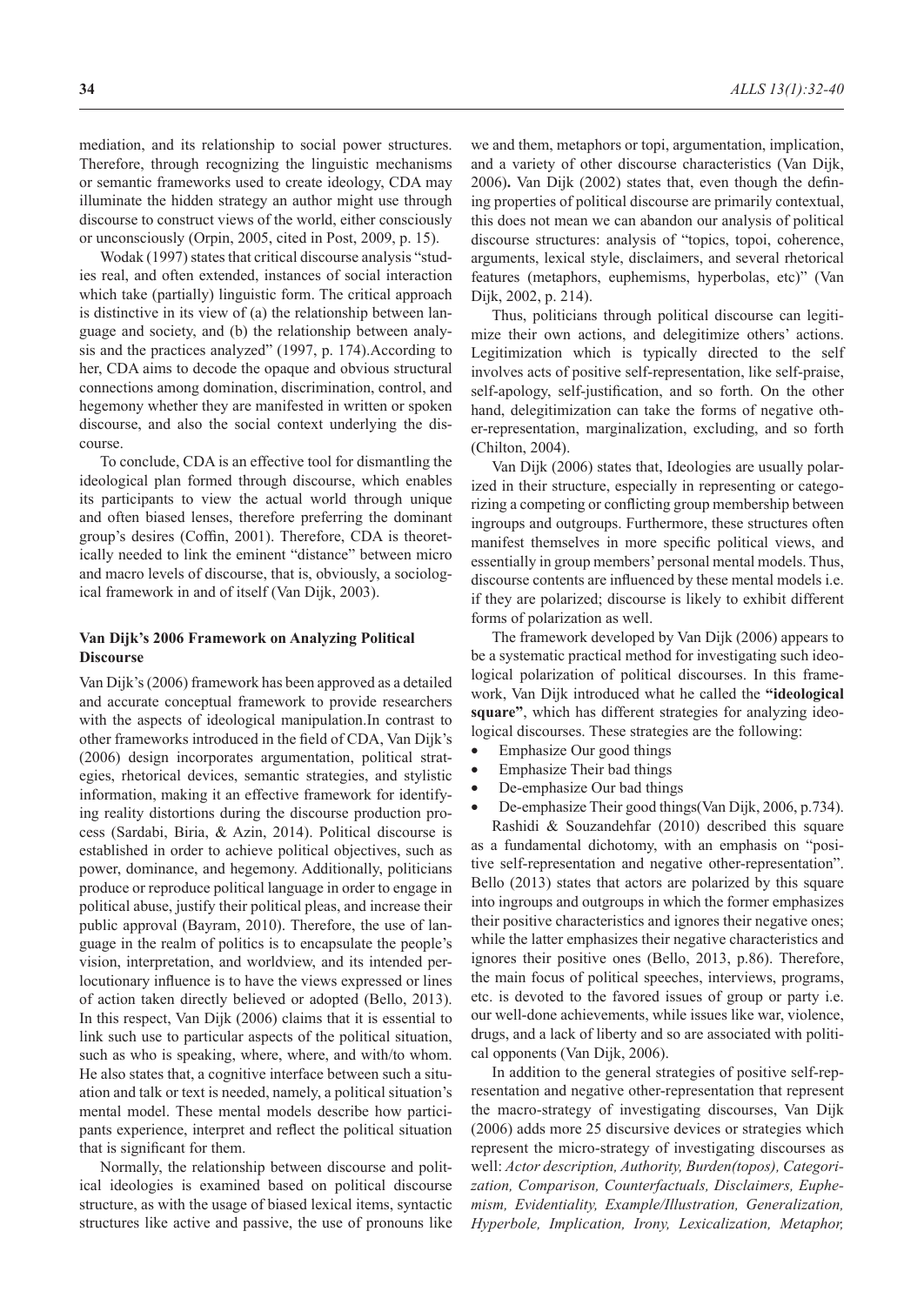*National self-glorification, Norm expression, Number game, Polarization, Populism, Presupposition, Vagueness, Victimization,*

## **ANALYSIS AND DISCUSSION**

#### **Quantitative Analysis**

This part represents the findings of the quantitative analysis of Donald Trump's five speeches at micro and macro levels of analysis. The analysis is summarized in the tables which are accompanied by some explanations. The descriptive

 statistics presented in Tables 2-3 illustrate the results of the two levels of analysis of Donald Trump's five speeches; the analysis of the 25 discursive devices (microlevel), and the ideologies of positive/negative representation (mac-ro-level).

Table 2 illustrates the frequency of use of each 25 discursive devices in Donald Trump's five speeches that represent the micro-level analysis.

At the macro-level of analysis, Table 3 illustrates the frequency of use of the ideologies, positive self-representation, and negative other-representation in Donald Trump's five speeches.

**Table 1.** Outlines the relevant information of Donald Trump's speeches

|                 | The first<br>speech | The second<br>speech | The third<br>speech           | The fourth<br>speech          | The fifth<br>speech |
|-----------------|---------------------|----------------------|-------------------------------|-------------------------------|---------------------|
| Year            | 2020                | 2020                 | 2020                          | 2020                          | 2021                |
| Date            | 4/11                | 5/11                 | 25/11                         | 2/12                          | 6/1                 |
| Number of words | 1325                | 2634                 | 1952                          | 6238                          | 11135               |
| Duration        | $9^{\circ}$ :51"    | $16^{\circ}$ :50"    | $10^{\circ}$ :52 <sup>*</sup> | $45^{\circ}$ :40 <sup>*</sup> | 1:13':19"           |

**Table 2.** Frequency of discursive devices in Donald Trump's five speeches

| <b>Discursive devices</b>   | The first<br>speech | The second<br>speech | The third<br>speech | The fourth<br>speech | The fifth<br>speech | <b>Total</b> |
|-----------------------------|---------------------|----------------------|---------------------|----------------------|---------------------|--------------|
| Actor description           | $\overline{4}$      | 14                   | 8                   | 21                   | 16                  | 63           |
| Authority                   | 2                   | 5                    | 4                   | 17                   | 7                   | 35           |
| Burden                      | $\theta$            |                      | 0                   | 1                    | $\theta$            | 2            |
| Categorization              | 2                   | 13                   | 4                   | 9                    | 13                  | 41           |
| Comparison                  | $\theta$            | 5                    |                     | 3                    | $\,$ 8 $\,$         | 17           |
| Consensus                   | $\Omega$            | $\boldsymbol{0}$     | $\Omega$            | $\theta$             | $\theta$            | $\Omega$     |
| Counterfactual              | $\Omega$            | 2                    | L                   | 3                    | 9                   | 15           |
| <b>Disclaimers</b>          | $\theta$            | 4                    | 0                   | $\overline{2}$       |                     | 7            |
| Euphemism                   | $\Omega$            | 1                    | $\theta$            | $\theta$             | $\Omega$            |              |
| Evidentiality               | 13                  | 26                   | 12                  | 59                   | 46                  | 156          |
| Example/Illustration        | 13                  | 26                   | 12                  | 59                   | 46                  | 156          |
| Generalization              | 3                   | 4                    | $\overline{3}$      | 3                    | $\mathbf{1}$        | 14           |
| Hyperbole                   | 5                   | 10                   | 3                   | 14                   | 11                  | 43           |
| Implication                 | 3                   | 4                    | $\theta$            | 8                    | $\overline{c}$      | 17           |
| Irony                       | $\mathbf{0}$        | 2                    | 3                   | 5                    | 13                  | 23           |
| Lexicalization              | 13                  | 28                   | 18                  | 55                   | 65                  | 179          |
| Metaphor                    | $\Omega$            | 2                    | 3                   | 7                    | $\overline{4}$      | 16           |
| Norm-expression             | $\overline{2}$      | 7                    |                     | 11                   | 6                   | 27           |
| Number game                 | 21                  | 12                   | 4                   | 28                   | 55                  | 120          |
| National self-glorification | $\theta$            | $\mathbf{0}$         |                     | 1                    | $\overline{4}$      | 6            |
| Polarization                | 8                   | 17                   | 7                   | 22                   | 32                  | 86           |
| Populism                    | 2                   | 6                    |                     | 7                    | 5                   | 21           |
| Presupposition              | 3                   | 9                    |                     | 6                    | 6                   | 25           |
| Vagueness                   | 3                   | 4                    | 0                   | 4                    | $\Omega$            | 11           |
| Victimization               |                     | 11                   | 9                   | 6                    | 10                  | 37           |
| Total                       | 98                  | 213                  | 96                  | 351                  | 360                 | 1118         |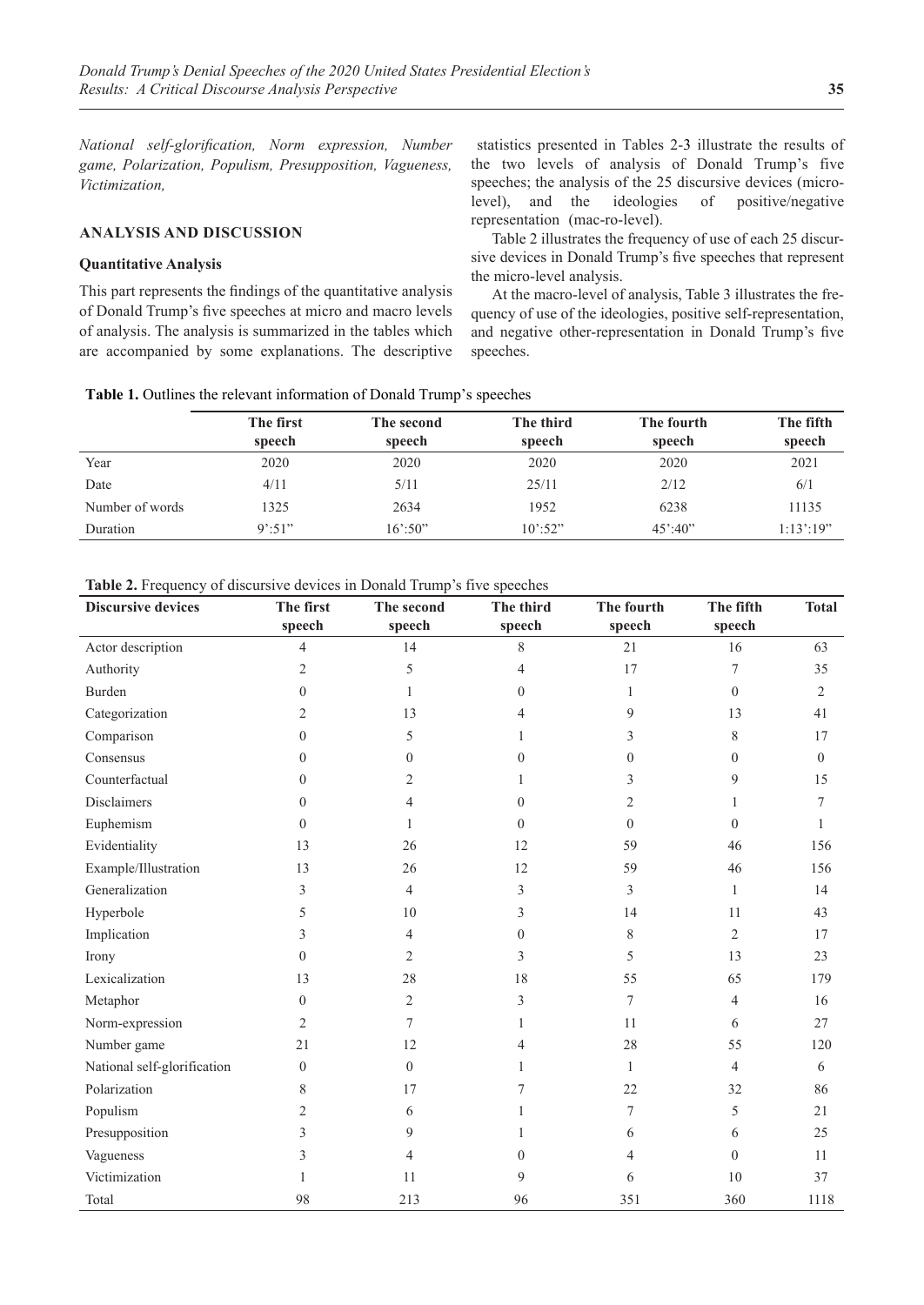| Name of the<br>speech | <b>Positive self-</b><br>representation | Negative other-<br>representation |
|-----------------------|-----------------------------------------|-----------------------------------|
| The first speech      | 12                                      | 5                                 |
| The second speech     | 21                                      | 50                                |
| The third speech      | 10                                      | 31                                |
| The fourth speech     | 18                                      | 74                                |
| The fifth speech      | 48                                      | 85                                |
| Total                 | 109                                     | 245                               |
| Percentage            | 30.79%                                  | 69.21%                            |

**Table 3.** frequency of use of the ideologies, positive self-representation and negative other-representation in Donald Trump's five speeches ( macro-level)

#### **Qualitative Analysis**

This part is devoted to the qualitative analysis of Donald Trump's five speeches at micro and macro-levels of analysis. Therefore, the quantitative analysis illustrated in the previous part and some illustrative examples of the five speeches will be used to investigate the most frequent discursive devices used by Donald Trump at the micro level, and how they are used to invalidate Biden's victory. Furthermore, these results and examples will be used to investigate the employment of the ideologies; positive self-representation and negative other-representation at the macro level.

#### *Lexicalization*

As illustrated in table 2, lexicalization is used 179 times as the most frequent device utilized by Donald Trump in his five speeches. As mentioned in chapter two, lexicalization is defined as the process of using the semantic qualities of words in order to positively or negatively depict someone or something. The reason for Donald Trump's increased usage of lexicalization is that political speakers frequently employ lexicalization to ingrain their ideas in the minds of people (Van Dijk, 2006; Matic, 2012). This is specifically apparent when speakers have a tendency to portray themselves positively while portraying others negatively. Matic (2012) states that lexicalization is the primary means of achieving positive self-presentation and negative other-presentation. Therefore, lexicalization is utilized to represent others negatively or to delegitimize their behaviors through using strongly negative words (Van Dijk, 1995).

As shown in Table 3, Trump employs the ideology of negative other-representation more frequently than positive self-representation. This means that he used more negative words to describe others in his speeches. In his five speeches, Trump focused on using some negative words such as, fraud (43 times), corrupt (24 times), illegal (22 times), bad (18 times), fraudulent (13 times), horrible (12 times), steal (11 times), suppression (10 times) to describe Democrats, and those who are responsible for the elections process negatively in order to invalidate Biden's victory in the presidential election. It is worth noting that using one word many times can be considered as *circumlocution* strategy by which politicians emphasize some messages and deepen the

understanding of these messages. The following are some examples that show the use of **lexicalization** device in the five speeches.

*1. "Democrat officials never believed they could win this election honestly. I really believe that. That's why they did the mail-in ballots, where there's tremendous corruption and fraud going on."* (Donald Trump's second speech)

In this example, lexicalization device is used through using the negative words *"*fraud" and "corruption" to describe the way by which Democrats won the elections by using mail-in ballots negatively as having corruption and fraud.

*2. "While it has long been understood that the Democrat political machine engages in voter fraud from Detroit to Philadelphia, to Milwaukee, Atlanta, so many other places."* (Donald Trump's fourth speech)

In this example, Trump also uses the word "fraud" to represent the democrats negatively by alleging that Democrats commit voting fraud in different states.

On the other hand, Trump uses lexicalization by using positive words to represent himself or his supporters **pos‑ itively**. In the following example, Trump uses the words *"*fantastic" and "great patriots" to describe those people who defended his right to win the presidential election. Therefore, he tries to indicate that those people who supported him are the ones who love and support their country.

*3.* "*I want to thank all of the people that signed affidavits and all of the speakers. You fantastic people. You're great Patriots."* (Donald Trump's third speech)

#### *Example/illustration & Evidentiality*

Example/illustration device is defined in chapter two as the process of giving evidences by discourse producers in order to justify their opinions. On the other hand, evidentiality is defined as a discourse producer's use of evidences or facts to reinforce their views, beliefs.Example/illustration and evidentiality are the second most frequent devices used by Donald Trump in his five speeches. As table 2 illustrates, both of these devices are used 156 times in the speeches. It is worth noting that these two devices are regarded as one device through the analysis since all the examples mentioned by Trump were given for the purpose of showing his evidentiality and credibility for the American people, and also to make them believe his ideas and beliefs regarding his denial of the election results. Furthermore, Trump tries to represent the achievements of others (Biden's victory) **negatively** by mentioning many examples that show the irregularities happened in the election to invalidate his victory. The following are some examples that show the use of these two devices in Donald Trump's speeches.

*4. "I won the largest share of non-white voters of any Republican in 60 years, including historic numbers of Latino, African American, Asian American, and Native American voters — the largest ever in our history. We grew our party by 4 million voters, the greatest turnout in Republican Party history."* (Donald Trump's second speech)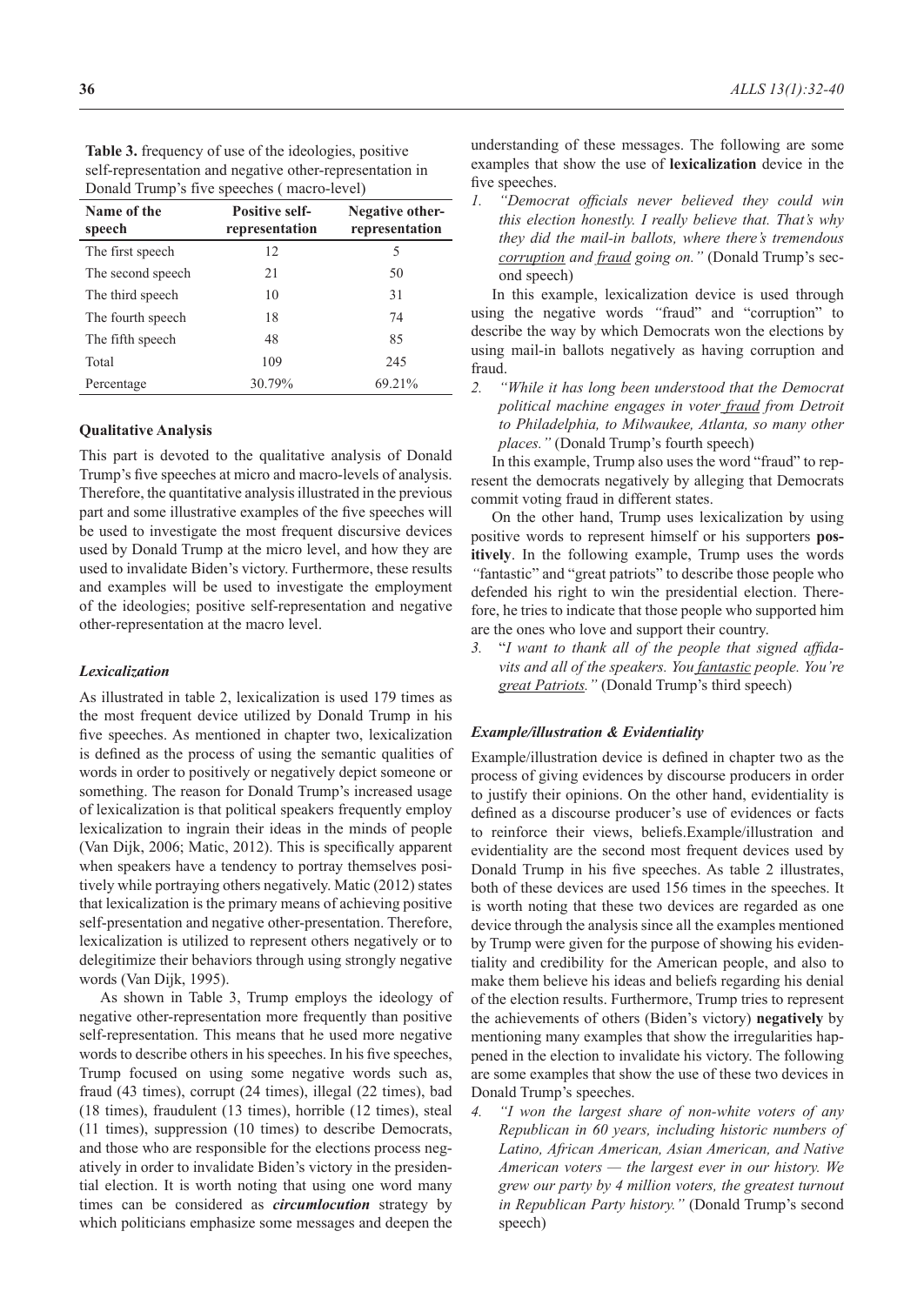In this example, Trump represents himself **positively** by mentioning examples of his achievements in gaining the votes of some American society groups, such as african Americans and Asian Americans. Also, he mentions his achievement of growing the Republican Party's voters by 4 million voters. By giving this example, Trump tries to indicate the high number of votes that he gained in the election, implying that he actually won this election.

*5. "In Pennsylvania, partisan Democrats have allowed ballots in the state to be received three days after the election, and we think much more than that. And they are counting those without even postmarks or any identification whatsoever. So you don't have postmarks; you don't have identification. There have been a number of disturbing irregularities across the nation."* (Donald Trump's second speech)

In this example, Trump gives an example of the fraud that happened during the election in the state of Pennsylvania. He again focuses on the case of ballots counting after the end of the Election Day. Furthermore, Trump implies that these ballots were fake by stating that they lack any postmark or identification.

#### *Number game*

Number game is defined in chapter two as the use of numbers in discourse to bolster the credibility or legitimacy of the discourse producers' views or beliefs. As illustrated in table 2, Donald Trump used number 120 times in his five speeches.

Politicians use numbers in their political speeches to enhance the credibility of their speeches and show objectivity (Van Dijk, 2004). Therefore, Trump used numbers in most examples that he mentioned regarding the election results to increase the credibility of these examples, and enhance the legitimacy of his demand to overturn the election results. The following is an example that shows the use of this device by Donald Trump in his five speeches.

*6. " We won Texas by 700,000 votes and they don't even include it in the tabulations. It's also clear that we have won Georgia. We're up by 2.5% or 117,000 votes with only 7% left. They're never going to catch us. They can't catch us. Likewise we've clearly won North Carolina. Where we're up 1.4%. We're 77,000 votes with only approximately 5% left. They can't catch us."* (Donald Trump's first speech)

This example is taken from the first speech which was delivered by Trump on the election night. In these two examples, Trump presents the names of the states that he won and the number of votes that he gained in these states until that moment. Therefore, he does not only mention the names of these states, but he gives the accurate numbers of votes that he gained and the percentage of remaining votes to point out that Biden does not have any chance to catch him in votes numbers. By giving these numbers and percentages.

## *Polarization*

As mentioned in chapter two, polarization is defined as the process of classifying discourse participants into a positively represented 'US' and a negatively represented 'THEM'. Table 2 shows that Donald Trump used polarization 86 times in his five speeches. It is worth noting that Trump uses polarization in most cases in order to represent Democrats **neg‑ atively** by focusing on the irregularities that they made in the election to make him lose it. On the other hand, he uses polarization to represent himself **positively** by focusing on his achievements of gaining a lot of votes and winning many states. The following are some examples that show the use of this device in Trump's speeches.

*7. "I'd like to provide the American people with an update on our efforts to protect the integrity of our very important 2020 election. If you count the legal votes, I easily win. If you count the illegal votes, they can try to steal the election from us."* (Donald Trump's second speech)

This example is taken from the second speech, in which Trump started it by using polarization to represent himself **positively** as protecting the integrity of the election "our efforts", and also to represent Democrats **negatively** by saying that the votes they got in the election were 'illegal'. Trump also uses the verb 'steal' to represent them **nega‑ tively** as criminals who want to steal the election, when he said that "if you count these illegal votes, they can steal the election". Therefore, positive representation comes after the pronoun "our" as shown in the example while the negative representation comes after the pronoun "they" which shows the use of polarization in separating discourse participants into a positively represented 'us' or 'our',and a negatively represented 'them' or 'they'. On the other hand, Trump often uses polarization to represent himself **positively** by using "We" whenever he talks about victory in many other instances.

#### *Actor description*

Actor description is defined in chapter two as the way in which members of a particular group are described or portrayed, whether positively or negatively. Therefore, discourse producers tend to portray their groups positively, while they portray the other groups negatively. In his five speeches, Donald Trump used actor description device to achieve the ideologies of **positive self-representation** and **negative other representation** by portraying his constituents and supporters positively, while portraying Democrats and poll workers negatively. The following are some examples that show the use of this device in Donald Trump's five speeches.

*8. "The officials overseeing the counting in Pennsylvania and other key states are all part of a corrupt Democrat machine.*" (Donald Trump's second speech)

In this example, Donald Trump portrays the officials, who are in charge of ballots counting, **negatively,** by saying that they are involved in a fraudulent Democrats machine. It is worthnoting that Trump tries to point out the irregularities that happened in the ballots counting by classifying those officials as a part of a corrupt Democrats machine.

*9. "In Michigan, a career employee of the city of Detroit, with the city workers, coaching voters to vote straight Democrat, while accompanying them to watch who they*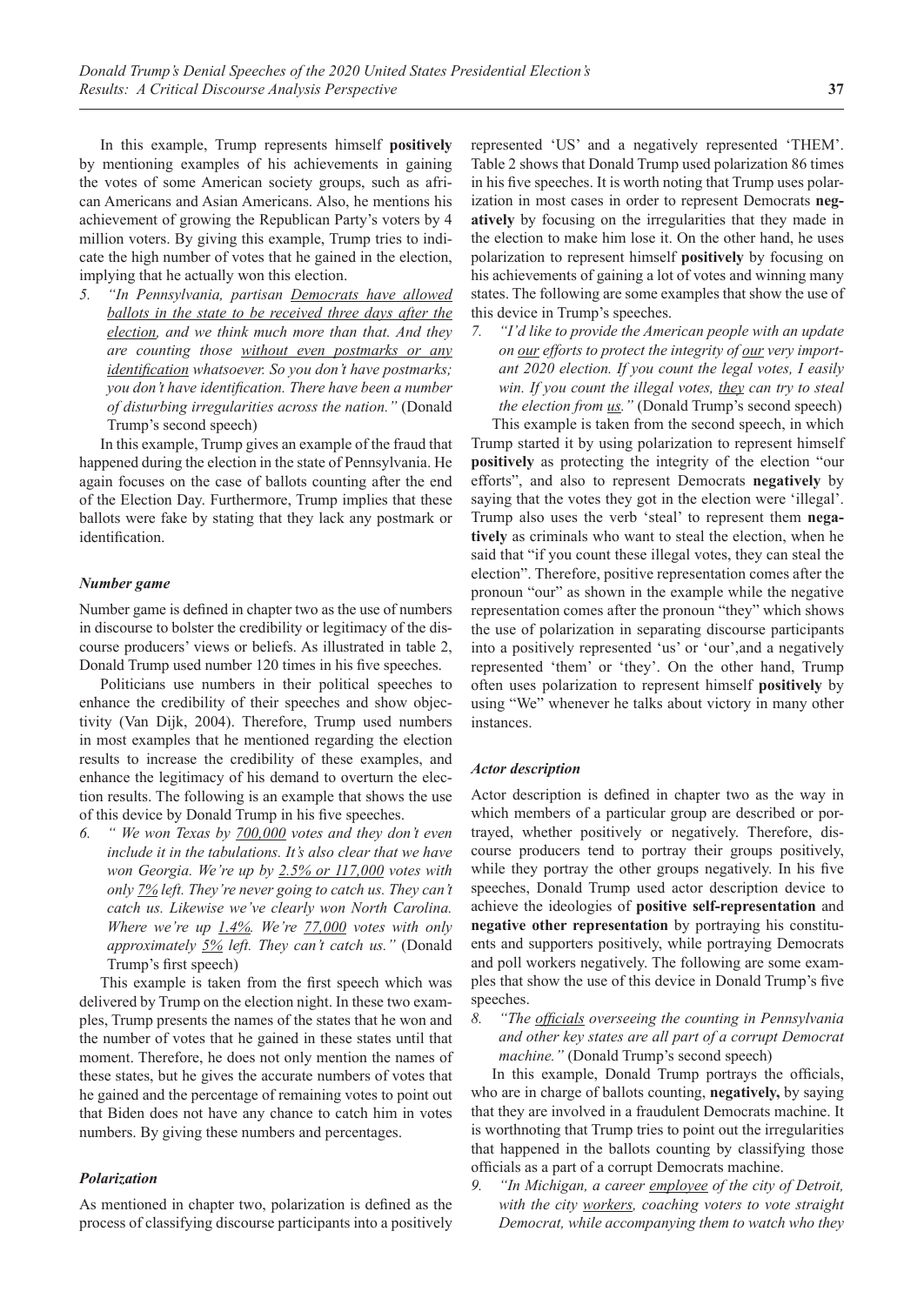*were voting for, violating the law and the sanctity of the secret ballot."* (Donald Trump's fourth speech)

In this example, Donald Trump uses actor description device to represent an employee and Detroit workers **nega‑ tively**, by giving an example of how they were urging voters illegally to vote for Biden. It is worth noting that by giving this example, Trump tries to shed the light on the way Biden won the election illegally, and how the voters were treated and urged to vote for him.

### *Hyperbole*

As mentioned in chapter two, hyperbole is defined as a semantic rhetorical strategy used to intensify meaning within the framework of positive self-representation and negative other-representation. Table 2 shows that Donald Trump used hyperbole strategy 43 times in his five speeches. It is worth noting that hyperbole is employed by Trump to exaggerate the positive qualities of himself and Republicans. Furthermore, it is used to exaggerate the negative qualities of Biden and Democrats regarding the irregularities that happened in the election. The following are some examples that show the use of this device in Donald Trump's five speeches.

*10. "The results tonight have been phenomenal and we are getting ready… I mean, literally we were just all set to get outside and just celebrate something that was so beautiful, so good."* (Donald Trump's first speech)

In this example, Donald Trump uses the hyperbolic term *'phenomenal'*,that indicates something extraordinary, to intensify the **positive representation** of his achievement in gaining a high number of votes in the election.

Another example of using hyperbolic terms by Trump is the use of the hyperbolic term 'tremendous' that means extraordinarily large. Therefore, it was used in his five speeches 24 times; whether to represent (positively) his supporters or the votes that he gained in the election or his achievements as a president and to represent (negatively) the fraud and the irregularities of Democrats in the election.

#### *Categorization*

As mentioned in chapter two, Categorization is defined as the process of classifying people based on their political or religious beliefs and attitudes. Table 2 shows that Donald Trump used categorization 41 times in his five speeches. Categorization is utilized by Donald Trump to classify people involved in his speeches according to their political attitudes as Republicans and Democrats. Trump used the term *'Democrats'* 35 times, and the term *'Republicans'* 19 times in his five speeches. The main goal of using categorization is to represent people who are classified as Democrats (out-groups) **negatively** and represent people who are classified as Republicans (in-groups) **pos‑ itively**. The following are some examples that show the use of this device in Donald Trump's five speeches.

- *11. "The Democrats are hopeless. They're never voting for anything, not even one vote."* (Donald Trump's fifth speech)
- *12. "But this year using the pretext of the China virus and the scam of mail-in ballots, Democrats attempted the*

*most brazen and outrageous election theft."* (Donald Trump's fifth speech)

*13. "all of us here today do not want to see our election victory stolen by emboldened radical left Democrats, which is what they're doing and stolen by the fake news media."* (Donald Trump's fifth speech)

In the previous three examples, the **negative represen‑ tation** of out-group is achieved by using the categorization device. In example (32), Trump represents Democrats negatively by using the word 'hopeless', indicating that there is not any possibility that they won the election. In example (33) he also represents the way by which they won the election as a theft, and by using the pejorative words 'brazen' and 'outrageous'. In example (34), he represents Democrats negatively as "radical left Democrats" who stole his victory.

### *Victimization*

As mentioned in chapter two, victimization is defined as the process by which discourse producers portray people who are not members of their group negatively, while portraying members of their group as victims of bias or unfair treatment through the use of horrible stories about them. Table 2 shows that Donald Trump used victimization 37 times in his five speeches. It is worth noting that Donald Trump used victimization for two reasons; the first one is to represent Democrats negatively by showing how they treated the Republican voters and observers during the election. The second reason is to gain the empathy of American people by telling horrible stories about the bad treatment that the Republican voters got during the election. The following are some examples that show the use of this device in Trump's five speeches.

*14. "But the poll watchers weren't allowed to They were in many cases, whisked out of the room. Not only into pens watch. that were 20, 30, 40, 60, 100 feet away where you couldn't even see. They were using binoculars. People are reporting that they had to use binoculars, and that didn't work. If you were a Republican poll watcher, you were treated like a dog and the Democrats had no problem, but they were rough."* (Donald Trump's third speech)

In this example, Trump uses victimization strategy to shed the light on the way in which Republican poll watchers were treated while they were observing the election process as they were prevented from watching anything inside the election halls, and they had to use binoculars to observe the election process; therefore, Trump tries to point out that those observers were prevented intentionally in order to give Democrats a chance to steal the election by rigging the votes. Another point related to this part is the horrible image used by Trump to depict poll watchers as they "*were treated like a dog"*. By using victimization strategy, Trump represents Democrats **negatively** in order to invalidate Biden's victory, and he also tries to gain the empathy of American people.

#### *Authority*

As mentioned in chapter two, Authority is defined as the discourse producers' use of information given by authorities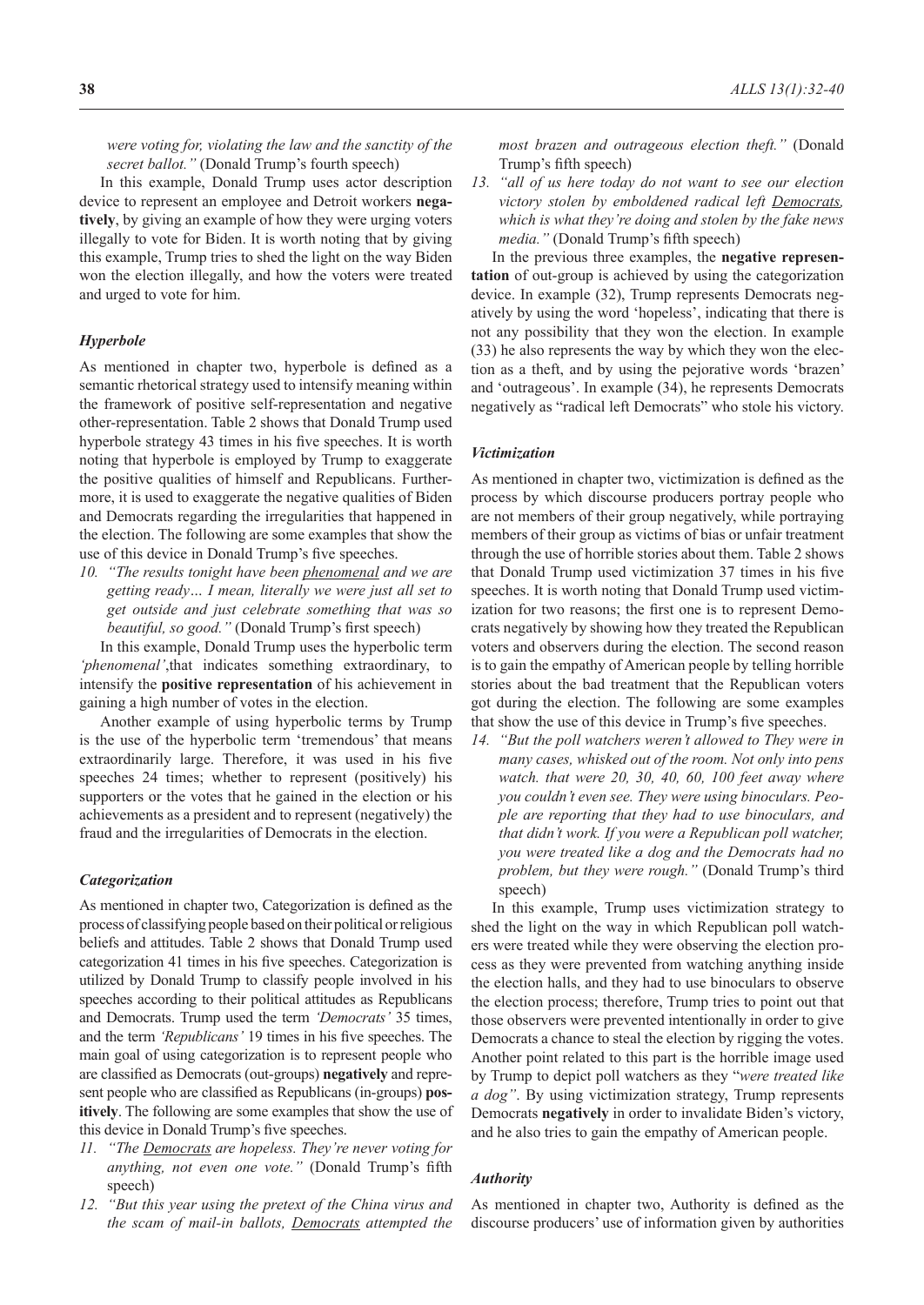to justify their views, beliefs, and claims in order to appeal to the audiences' emotions and increase their credibility. Table 2 shows that Authority was utilized 35 times by Donald Trump. It is worth noting that Trump used Authority strategy in his five speeches by referring to information given by different authorities such as media, officials, governors, etc. The use of this strategy gives Trump more credibility in the eyes of American people, and helps him to justify his denial of the election's results. The following are some examples that show the use of this device in Trump's five speeches.

*15. "I spoke with the really wonderful governor of Texas just a little while ago, Greg Abbott, he said, "Congratulations." He called me to congratulate me on winning. he said, "By the way, what's going on? I've never seen anything like this."* (Donald Trump's first speech)

In this example, Trump uses authority strategy by referring to Greg Abbott who is the governor of Texas. Therefore, he tries to imply that even governors congratulated him for winning the election, and they also denounce what happened in the election as what was said by Abbott "*By the way, what's going on? I've never seen anything like this".*

*16. "we have to worry about what happened on November 3rd and previous to November 3rd. And by the way, after November 3rd, when people put votes in and they put them in illegally, they put them in after the polls closed. And one of our great Supreme Court Justices made mention of that. And I can't imagine that any Justice or anybody looking at it could be thrilled when they vote after the election is over."* (Donald Trump's third speech)

In this example, Trump talks about the illegal votes that were counted after the end of the Election Day. To be more credible, Trump uses authority strategy by saying that these irregularities were mentioned by *"one of our great Supreme Court Justices".*

## **CONCLUSION**

The study has presented a critical discourse analysis of Donald Trump's denial speeches of the 2020 United States presidential election's results based on Van Dijk's (2006) CDA framework. The researchers analyzed five speeches delivered by Donald Trump after the presidential election to unveil how Trump utilized discursive devices to convey his dogmatic ideological stance. To answer the research questions, the researchers analyzed the five speeches on two levels; the micro-level of analysis, with a particular emphasis on the use of Van Dijk's (2006) discursive devices, and the macro-level of analysis with an emphasis on Donald Trump's usage of the ideologies; positive self-representation and negative other-representation. The analysis of the five speeches revealed that Donald Trump made use of the majority of the discursive devices; *24 out of 25* discursive devices of Van Dijk's framework were relatively employed by Trump. The findings reveal that Trump oftentimes made greater use of some discursive devices such as *lexicalization, evidentiality, example/illustration, number game, polarization, actor description, hyperbole, categorization, victimization, and authority*. Regarding the micro-level of analysis, the results show that Donald Trump used the ideologies of positive

self-representation and negative other-representation, with more emphasis on using negative other-representation. It is worth noting that Trump used these discursive devices and ideologies to achieve several communicative goals. The first one is that Trump tried to be more credible in the eyes of American people and to justify his denial and invalidation of the election results; therefore, he used devices like example/illustration, evidentiality, number game, and authority to persuade his audience and make them adopt his ideas and beliefs regarding the election results. Furthermore, Trump used devices such as victimization, actor description, hyperbole, and categorization to gain the empathy of American people by showing the negative image of the other group. Moreover, Negative other-representation was achieved through the negative use of lexicalization, polarization, actor description, hyperbole and categorization in which Trump focused on using negative terms to portray the out-groups. On the basis of the study's findings, the researchers recommend for future research to Incorporate both linguistic and psychiatric studies in order to strictly analyze and understand the role of potential linguistic and psychological discourse in such political speeches. Accordingly, holding Discourse and Language training workshops for politicians, statesmen and senior leaders can be of paramount importance in order to enhance their overall performance in public speeches.

### **REFERENCES**

- Alhumaidi, M. (2013). *A critical discourse analysis of Al-Ahram and Aljazeera's online coverage of Egypt's revolution, Doctoral dissertation*. University of Florida.
- Al-Saideen, Mohammad A. (2021). *Donald Trump's Denial Speeches of the 2020 United States Presidential Election's Results:* A Critical Discourse Analysis Perspective. (Unpublished MA Thesis, AABU), Mafraq: AlAl-Bayt University.
- Bayram, F. (2010). Ideology and political discourse: a critical discourse analysis of erdogan's political speech. *Annual Review of Education, Communication and Language Sciences*, Vol.7, 23-40.
- Bello, U. (2013). "If I could make It, you too can make it!" Personal pronouns in political discourse: a CDA of President Jonathan's presidential declaration speech. *International Journal of English Linguistics, 3*(6), 84-96.
- Chilton, P. A. (2004). *Analyzing political discourse: Theory and practice.* London: Routledge.
- Coffin, C. (2001). 'Theoretical Approaches to Written Language—A TESOL Perspective.' Burns, A. and Coffin, C. (eds.) Analyzing English in a Global Context: A Reader. Oxon: Routledge.
- Darweesh, A. D., & Muzhir, H. D. (2016). Representation of the Syrian crisis in the American political speeches: A critical discourse Analysis. *International Journal of Language and Linguistics,* 3(1), 40-48.
- Matić, D. (2012). *Ideological Discourse Structure in Political Speeches.* Komunikacija i kultura online, Godina III, broj 3, 54-78.
- Post, M. D. (2009). *Representations of Meaning Within Textual Personas: An Analysis of 2008 US Presidential*